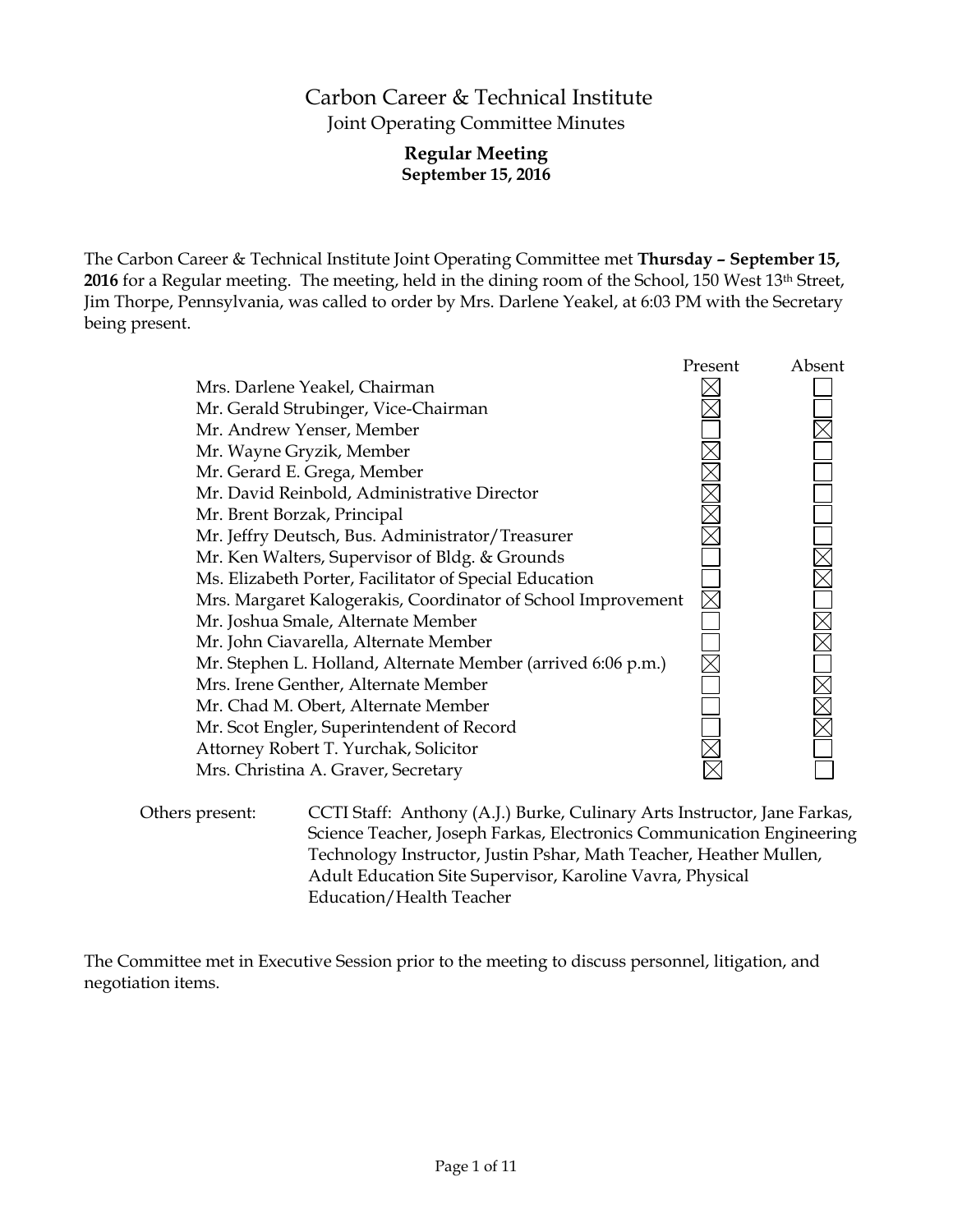#### **Approval of Minutes**

A. MOTION by Mr. Gryzik, SECONDED by Mr. Strubinger to approve the Minutes of the August 18, 2016 Regular Meeting.

VOTE: YES - 4 NO - 0 ABSENT - 1 ABSTENTIONS - 0

Motion carried.

#### **Courtesy of the Floor to Visitors**

NONE

## **Approval of Treasurer's Reports (August 2016)**

A. MOTION by Mr. Gryzik, SECONDED by Mr. Strubinger to approve the Treasurer's Report for August 2016 showing a final balance of \$6,251,273.86 in the General Fund, and \$42,150.39 in the Student Activities Account.

 $\boxtimes$ 

Mr. Strubinger - Jim Thorpe Mr. Yenser - Lehighton Mr. Gryzik - Panther Valley Mr. Grega - Weatherly Mrs. Yeakel - Palmerton



## **Approval of Payment of Bills**

A. MOTION by Mr. Strubinger, SECONDED by Mr. Gryzik to approve Payment of Bills - General Fund and Other Accounts.

ROLL CALL VOTE:  $\gamma_{\rm es}$  No

Mr. Strubinger - Jim Thorpe Mr. Yenser - Lehighton Mr. Gryzik - Panther Valley Mr. Grega - Weatherly Mrs. Yeakel - Palmerton



| Absent          | Abstain |
|-----------------|---------|
|                 |         |
|                 |         |
|                 |         |
|                 |         |
|                 |         |
| Motion carried. |         |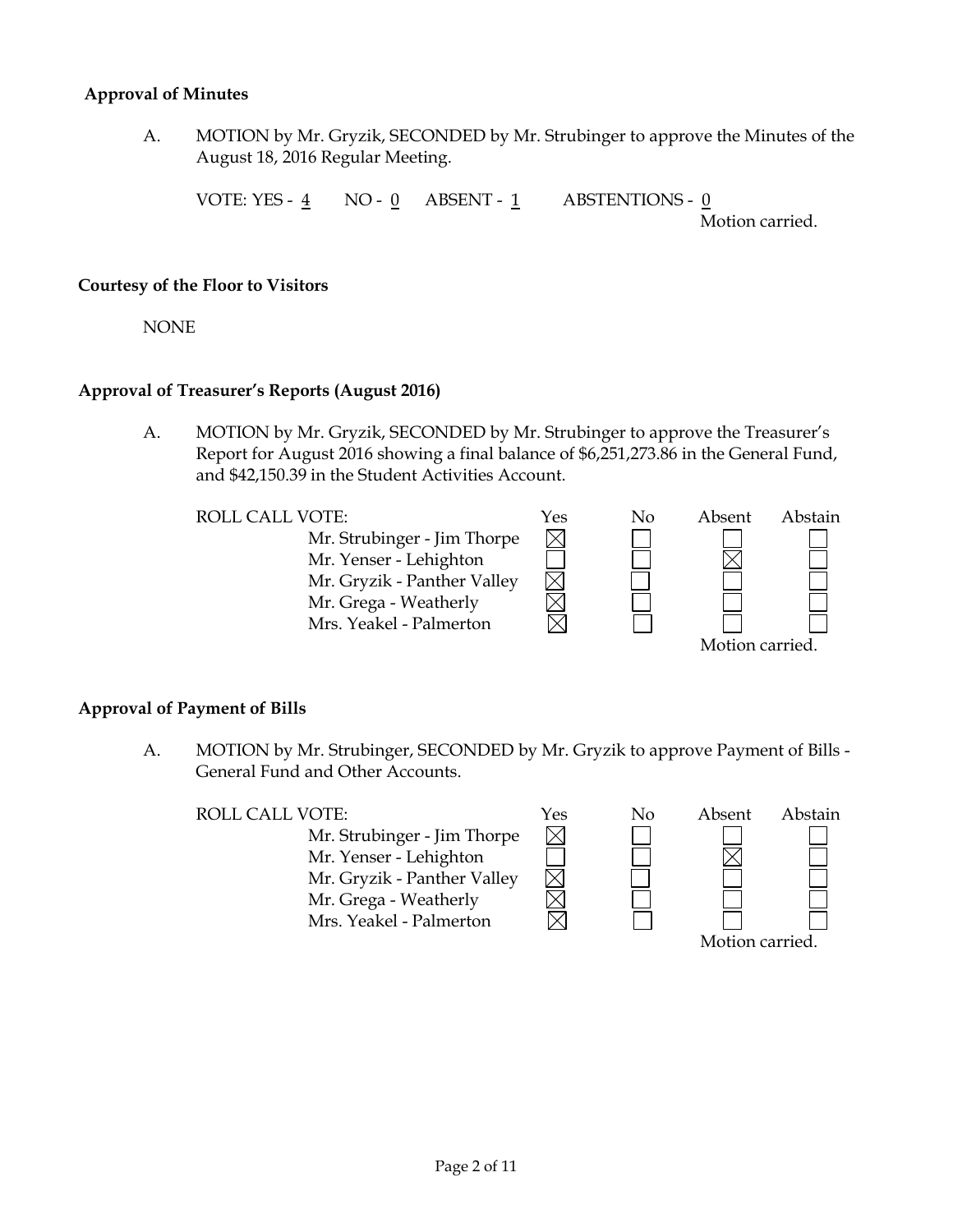## **Director's Report**

- A. Principal's Report Mr. Brent Borzak
	- a. The 2016-2017 school year at CCTI is off to a fantastic start. Staff and students are thrilled about the start of the new school year. All CCTI staff are working towards the school-wide goals for the new school year. An effective summer of preparations has led us to a smooth and efficient start. The first days of in-service were very productive and the first day of student meetings were successful. CCTI career and technical organizations have been reorganizing and planning events for the new school year. Student photos were taken September 7th. CCTI is hosting Senior Information Night this evening, September 15th. The CCTI Blood Drive will take place on September 30<sup>th</sup>. The Fall Occupational Advisory Committee meeting will take place on the evening September 28th.
	- b. Mr. Borzak then introduced the following three new staff members and allowed them to share their personal background, experience thus far, and plans for the future at CCTI:
		- i. Anthony (A.J.) Burke, Culinary Arts Instructor
		- ii. Justin Pshar, Math Teacher
		- iii. Karoline Vavra, Physical Education/Health Teacher
- B. Adult Education Report Mrs. Heather Mullen, Adult Education Site Supervisor

## a. **Fall 2016 Course Offerings**

- Certified Personal Trainer Oct 4
- Welding Sept 26
- Forklift Nov
- Community Health Worker
- DSLR Camera Workshops
- Intro. to Precision Machine -Sept 12
- Auto Collision Repair
- ServSafe Exam August and September
- Auto Service Technology
- CPR/AED October
- Microsoft Excel
- PennDOT Safety Inspection Mechanic
- PennDOT Recertification Course

## b. **LCCC Partnership**

- LCCC's PATH Grant supports the CNC and Precision Machining courses. It reduces the cost to the student from \$1,325.00 to \$249.00
- Currently no HVAC Courses
- Currently no Nurse Aide Course
- Request for Paint Spot Repair Training at Mack Need instructor for daytime program – 40 Hours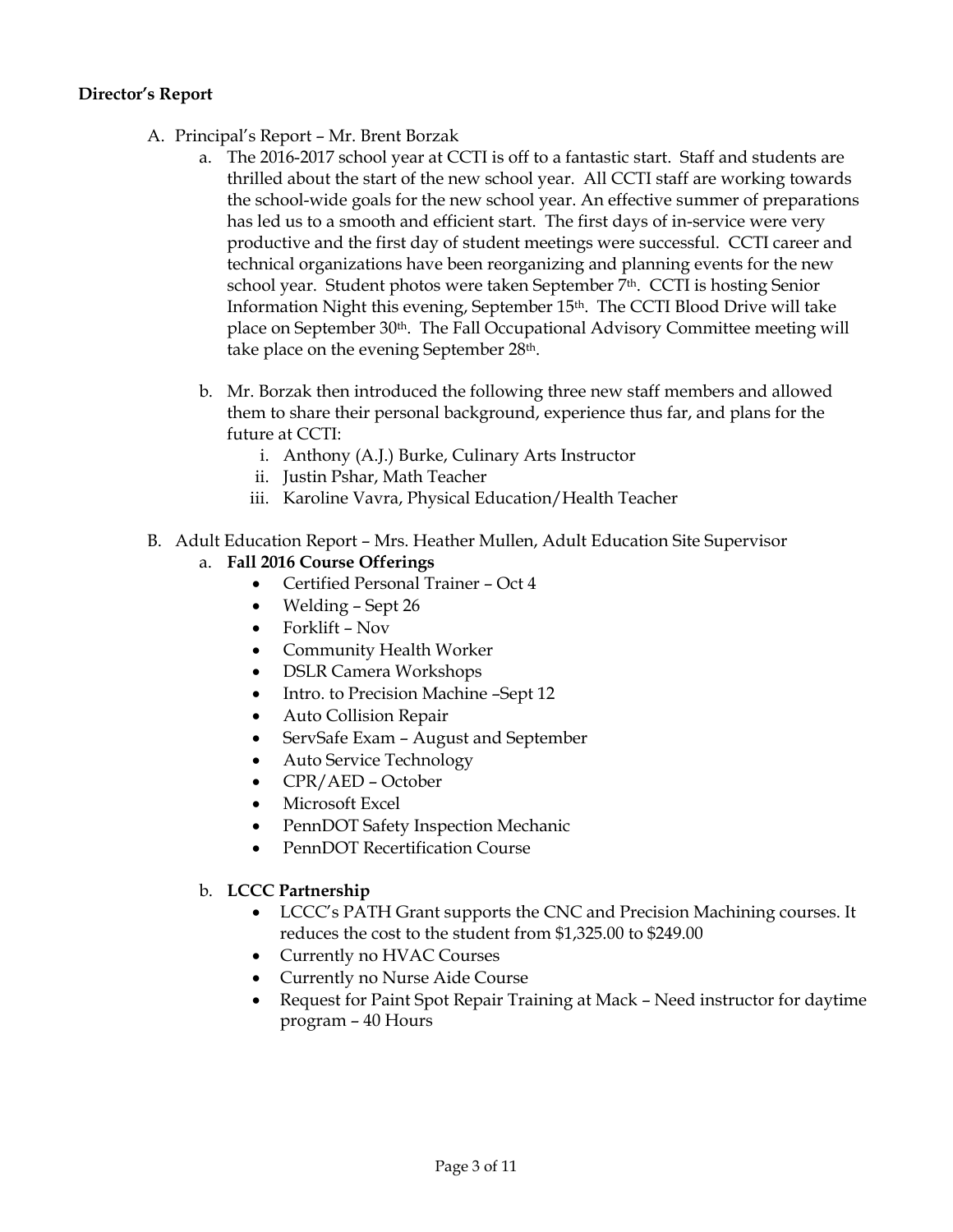- c. **Grant Report**
	- Subcontractor with LCCC through PA Department of Ed Federal Literacy Grant to provide Secondary Diploma/College/Career Preparation instruction to 45 individuals for 2016/2017
	- Currently have 35 applications/tentative students 14 attending Lehighton High School
	- The program provides FREE support for those that wish to test for the GED, prepare for college entrance, or brush up on skills for employment
	- Course offerings include day and evening courses in Jim Thorpe or Lehighton, and distance learning options
	- Orientations are held at both Lehighton HS and CCTI throughout the year

## d. **Outreach and Program Development Report**

- Nurse Aide Submitted Application and received our initial feedback on September 12th – Have until October 11th to submit revisions. Hoping to have a class up and running by January at the latest if we receive approval.
	- o We will list our program with CareerLink for funding and students will be eligible for reimbursement.
- Various Community Events and Expos
	- o Carbon County Career Fair Sept 14
	- o Jim Thorpe College and Technical Ed Night Sept 21
- Carbon County Committee for Re-entry
- LCCC Sustainability Committee Possibility
- East Central PA Area Health Education Center –Provides training to become a Community Health Worker
- W.I.T.S. World Instructor Training Schools Provides training and certification to become a Personal Fitness Trainer
- Joined the 2016-2017 Leadership Carbon Class hosted by the Chamber.

## e. **Employment Opportunities**

- Carbon Career & Technical Institute is developing a pool of potential instructors for technical, business, and personal interest programs in the Adult Education Department.
- In Need: Auto Paint instructor
- C. Buildings & Grounds Report Mr. Ken Walters, Supervisor of Buildings and Grounds
	- a. In the absence of Mr. Walters, Mr. Reinbold shared updated information regarding the modular build.
- D. Business Administrator's Report Mr. Jeffry P. Deutsch
	- a. Nothing further to add beyond financial reports included in agenda.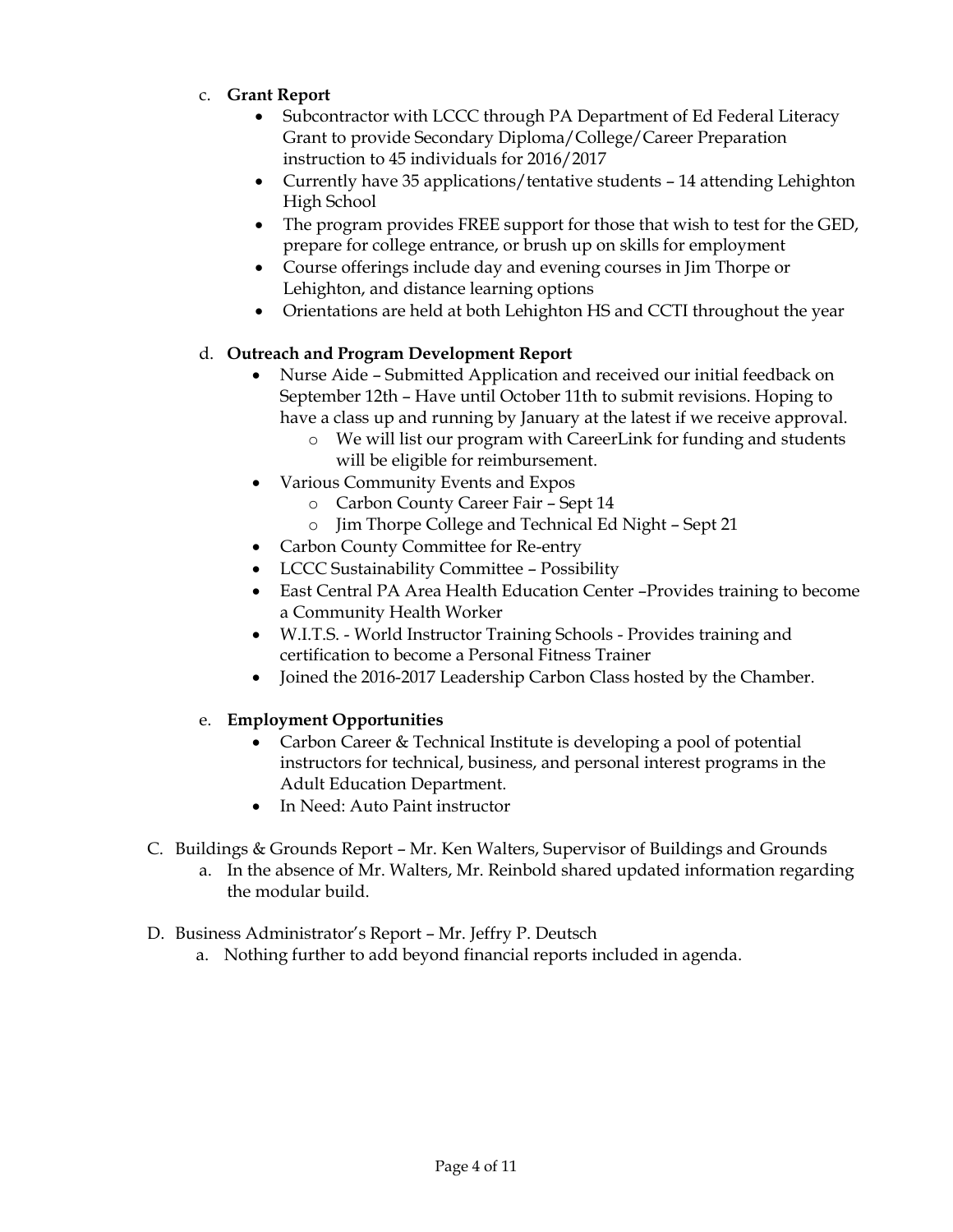#### **Items of Business**

#### *Personnel*

#### **Letter of Resignation Accepted**

A. MOTION by Mr. Strubinger, SECONDED by Mr. Grega on the recommendation of the Administrative Director to accept the letter of resignation received from Courtney McCarroll, English teacher and SkillsUSA Assistant Advisor, as presented.

VOTE: YES - 5 NO - 0 ABSENT - 0 ABSTENTIONS - 0 Motion carried.

#### **Substitutes Approved**

- B. MOTION by Mr. Gryzik, SECONDED by Mr. Strubinger on the recommendation of the Administrative Director, that the below listed individuals be approved to substitute for the 2016-2017 school year at the established rates, as follows:
	- John Gunsser Tutor
	- Franklin Klock Chaperone/Volunteer
	- Frank Parano Teacher, Instructional Aide
	- Tami Pease Teacher, Instructional Aide, Clerical\*
	- Marie Rosahac Teacher

Note: \*Appointment through August 2017.

| VOTE: YES - 5 $NO$ - 0 $\quad$ ABSENT - 0 |  | ABSTENTIONS - 0 |
|-------------------------------------------|--|-----------------|
|                                           |  | Motion carried. |

MOTION by Mr. Gryzik, SECONDED by Mr. Grega that the following motions be approved:

#### **Intermittent Family Medical Leave Approved**

C. on the recommendation of the Administrative Director, to approve twelve (12) weeks of intermittent Family Medical Leave, effective September 14, 2016 through September 13, 2017, for employee #0008148.

#### **Extra Help Instructors Appointed**

D. on the recommendation of the Administrative Director to appoint the following individuals as Extra Help Instructors in conjunction with the Monday after school program at \$25 per hour on an as-needed/scheduled basis:

| Stephen Anderson    | Jane Farkas      | Robert Pathroff  |         |
|---------------------|------------------|------------------|---------|
| Jean Bales          | Joseph Farkas    | Jeremy Pease     |         |
| Scott Bartholomew   | Autumn Frey      | Justin Pshar     |         |
| Stephanie Barto     | Alysse Hart      | Maritza Reinbold |         |
| Katherine Baumgardt | Jeffrey Hazelton | Harold Resh      |         |
| Michael Baumgardt   | Diane Hyjurick   | John Rogers      | (con't) |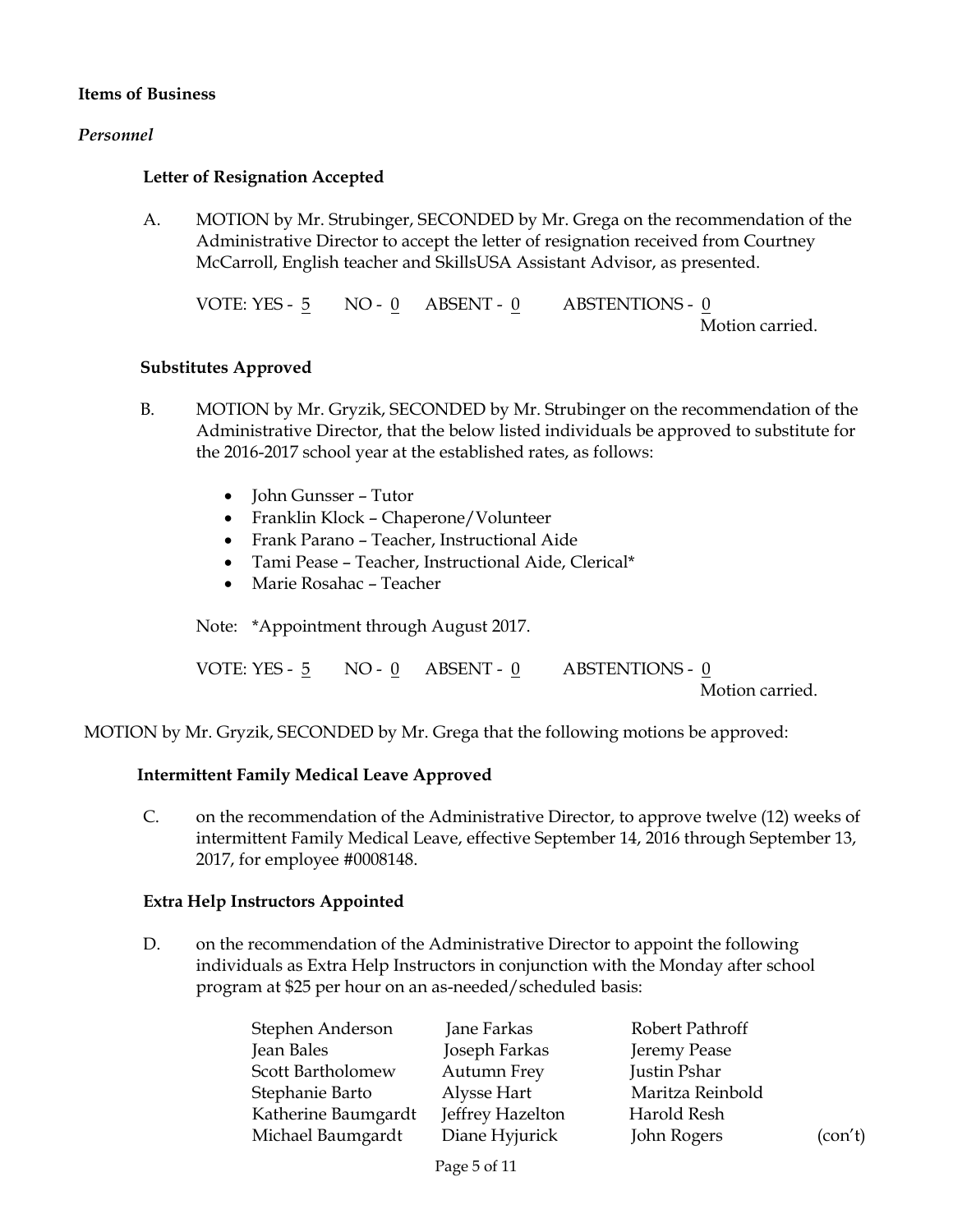| Marie Bieling             | Michele Klock         | Rebecca Schaeffer                          |
|---------------------------|-----------------------|--------------------------------------------|
| Kimberly Bittle           | Sandra Kohutka        | Kevin Sowa                                 |
| Anthony (A.J.) Burke      | Anthony Koval         | Dennis Starry                              |
| Eugene Colosimo           | Kevin Kuehner         | Michele Troutman                           |
| Anna Leigh Conway         | Michael Lewis         | Geri Vavra                                 |
| George Cope               | <b>Tammy Marshall</b> | Karoline Vavra                             |
| Douglas DelConte          | Donald McGorry        | Lisa Walck                                 |
| Michele Dominic           | Walter O'Donnell      | Michael Wildoner                           |
| Julia Dougherty           | Ashleigh Papay        | Brian Wirth                                |
| VOTE: YES - 5<br>$NO - 0$ | ABSENT - 0            | <b>ABSTENTIONS - 0</b><br>Motions carried. |

## **School-Wide Co-Curricular Activities and Student Club/Organization Advisor Approved**

E. MOTION by Mr. Strubinger, SECONDED by Mr. Gryzik on the recommendation of the Administrative Director and the Principal, to approve the following individual as School-Wide Co-Curricular Activities and Student Club/Organization Advisor for the 2016-2017 school year, effective October 1, 2016 at a pro-rated rate indicated per the CCAVTS Education Association Agreement currently in effect:

> SkillsUSA Assistant Advisor Tammy Marshall



MOTION by Mr. Strubinger, SECONDED by Mr. Gryzik that the following motions be approved:

## **Resignation Accepted**

F. on the recommendation of the Administrative Director and the Adult Education Site Supervisor to accept the resignation of Daisha Tinajero as Enrollment Generalist for the GED Program Effective September 14, 2016.

## **Resignation Accepted**

G. on the recommendation of the Administrative Director and the Adult Education Site Supervisor to accept resignation of Robert Schaeffer as Instructor for the GED Program effective September 16, 2016.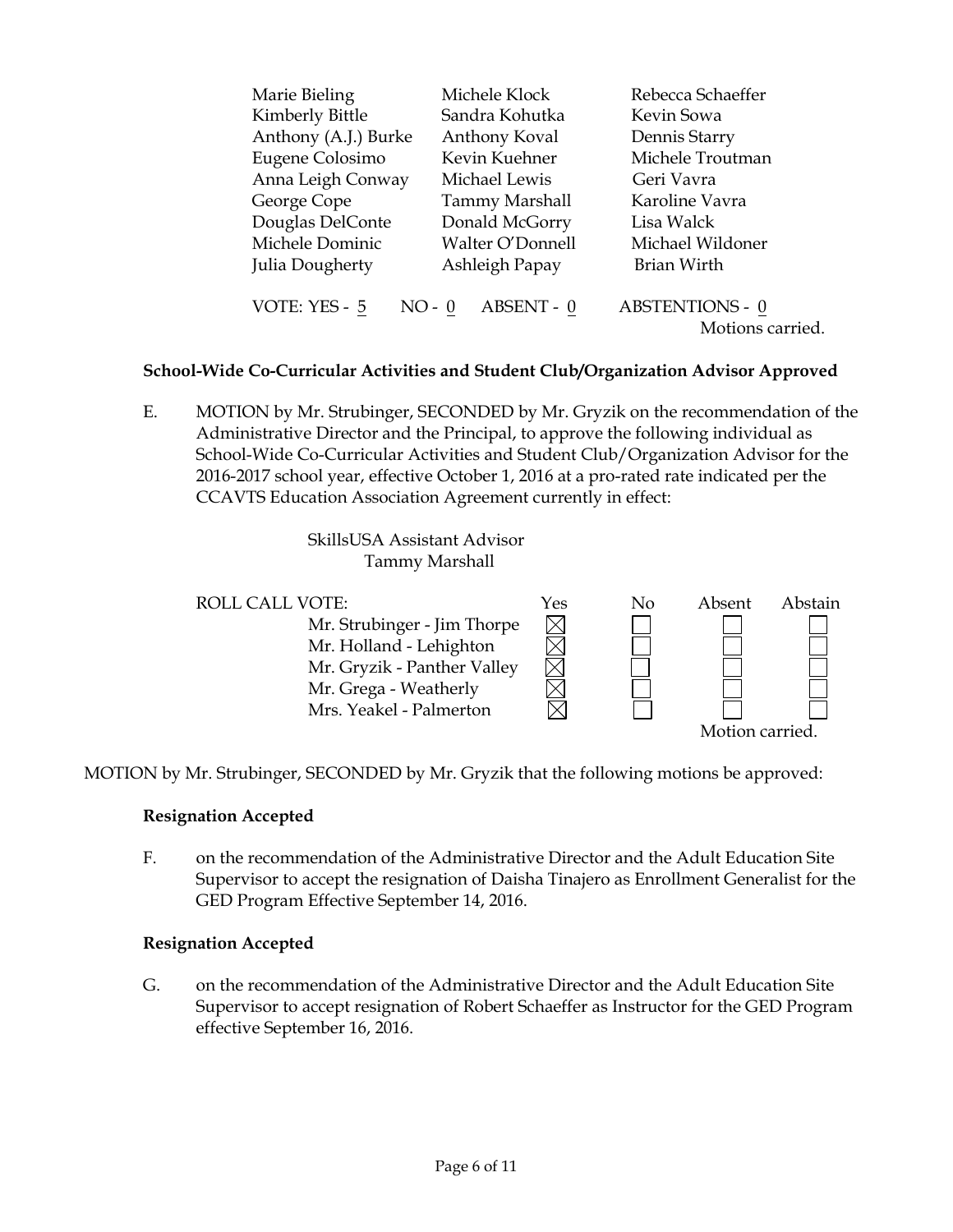## **Enrollment Generalist Appointed**

H. on the recommendation of the Administrative Director and the Adult Education Site Supervisor to appoint Bridget Johnston as Enrollment Generalist for the GED Program at \$10.50 upon the receipt of all mandated clearances through June 30, 2017.

Note: There is no cost to the CCTI General Fund. Position is fully grant funded.

## **GED Instructor Appointed**

I. on the recommendation of the Administrative Director and the Adult Education Site Supervisor to appoint Tonia Schaeffer as GED Instructor at a rate of \$21.00 per hour, effective September 17, 2016 through Jun 30, 2017.

Note: There is no cost to the CCTI General Fund. Position is fully grant funded.

## **Homebound Instructor Appointed**

J. on the recommendation of the Administrative Director and the Principal to appoint the following individual as a Homebound Instructor for the 2016-2017 school year on an asneeded basis at an hourly rate of \$25.00:

## Donald McGorry

VOTE: YES -  $5$  NO -  $0$  ABSENT -  $0$  ABSTENTIONS -  $0$ Motions carried.

MOTION by Mr. Gryzik, SECONDED by Mr. Strubinger that the following motions be approved:

## **English Teacher Appointed**

- K. on the recommendation of the Administrative Director to appoint Jacquelyn Serra English Teacher, effective on or before October 20, 2016 pending receipt of all mandatory clearances, at a step 1 salary per the current Agreement between the Carbon Career  $\&$ Technical Institute (CCTI) Joint Operating Committee and the CCTI Education Association.
	- Note: Jacqui is a graduate of Bloomsburg University. She is certified in Secondary English and K-12 ESL and has been placed in three (3) long-term substitute positions in the Hazleton Area School District.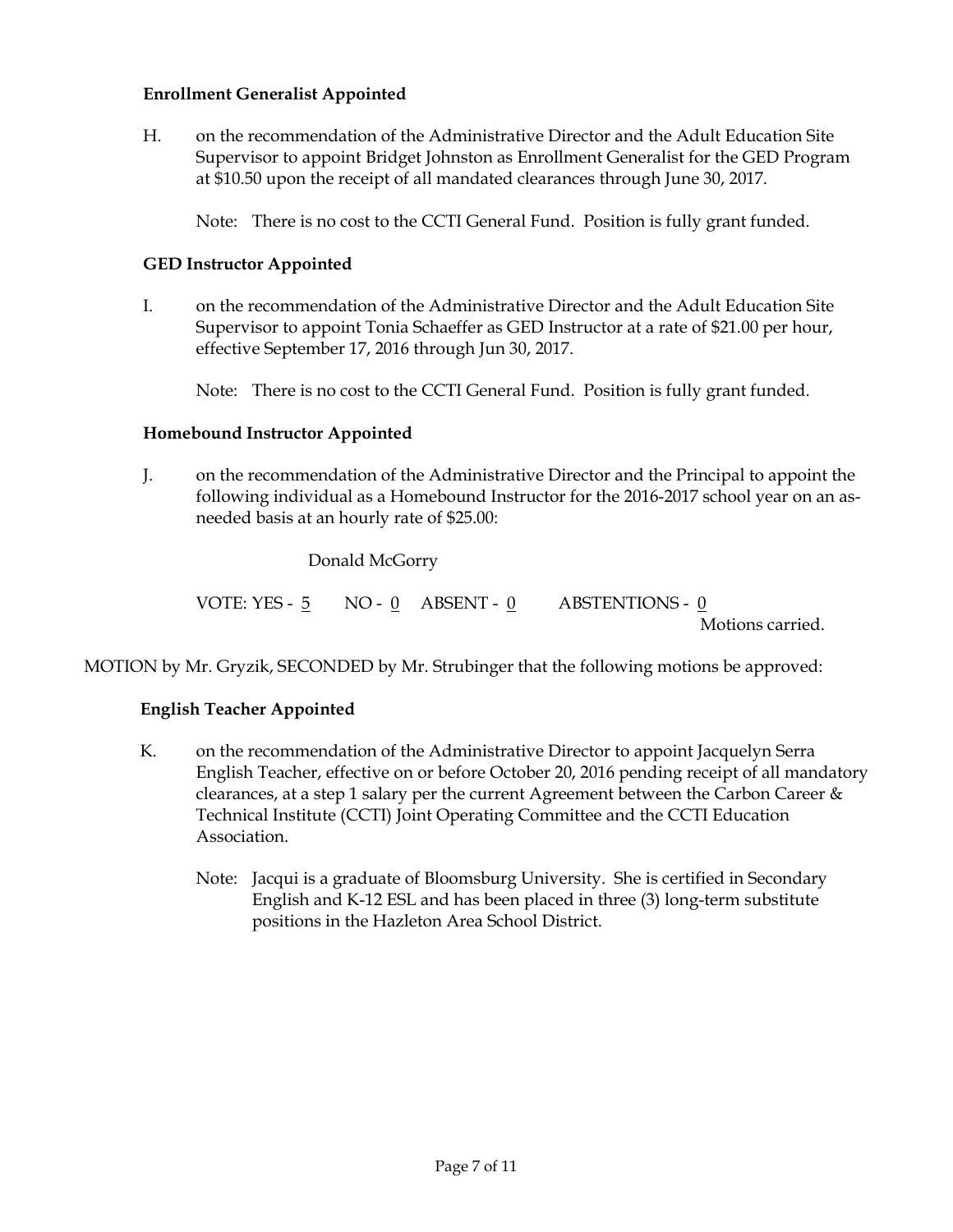## **Teacher Mentor Appointed**

L. on the recommendation of the Administrative Director, to appoint of the following individual as Teacher Mentor at the established stipend of \$750.00, as indicated below:

Anna Leigh Conway – Jacquelyn Serra, English Teacher



#### **School Resource Officer Appointed**

- M. MOTION by Mr. Gryzik, SECONDED by Mr. Strubinger on the recommendation of the Administrative Director to appoint Anthony Radocha School Resource Officer for a maximum of 190 scheduled days over a 12-month period, on a one-year contract at a rate of \$158 per day, beginning September 19, 2016.
	- Note: Mr. Radocha has over 12 years' experience leading, supervising, and advising young adults in high school and college settings. He also has several years' experience supervising security, maintenance, and custodial operations and personnel as a loss prevention supervisor.



#### **Sophomore Class Advisor Appointed**

N. MOTION by Mr. Gryzik, SECONDED by Mr. Strubinger on the recommendation of the Administrative Director to appoint Anthony Radocha as the Sophomore Class Advisor for the 2016-2017 school year at a rate indicated per the CCAVTS Education Association Agreement currently in effect.

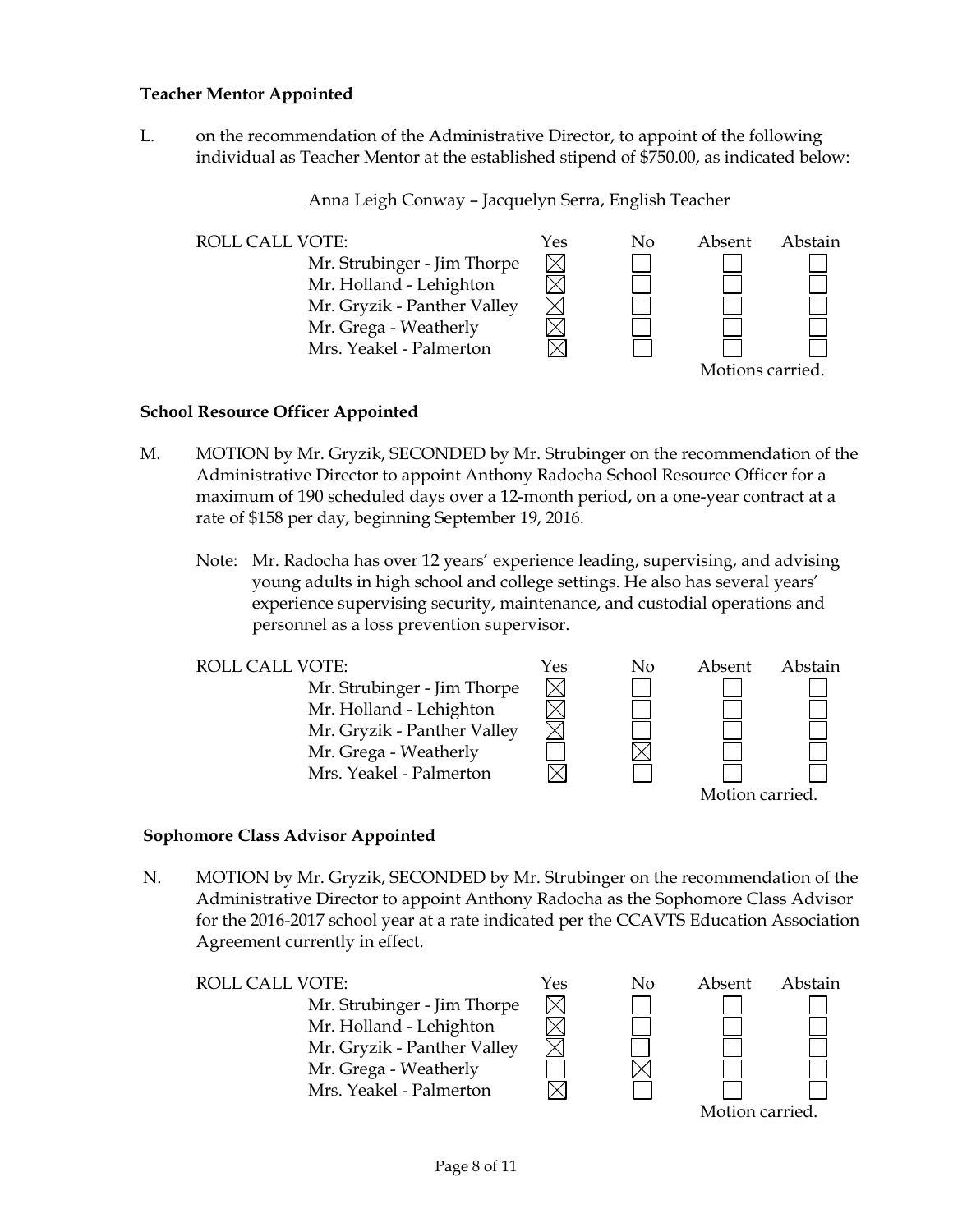## *Education*

#### **Homebound Instruction Approved**

A. MOTION by Mr. Strubinger, SECONDED by Mr. Gryzik on the recommendation of the Administrative Director and the Principal that homebound instruction be approved for student #10607 for up to two and one-half  $(2 \frac{1}{2})$  hours per week for a period of time not to exceed three (3) months beginning September 6, 2016.

VOTE: YES - 5 NO - 0 ABSENT - 0 ABSTENTIONS - 0

Motion carried.

#### *Budget & Finance*

NONE

## *Buildings & Grounds*

NONE

#### *Administrative*

#### **Revised Student/teacher Calendar Approved**

- A. MOTION by Mr. Strubinger, SECONDED by Mr. Gryzik on the recommendation of the Administrative Director to approve the revised 2016-2017 CCTI Student/Teacher Calendar, as presented.
	- Note: Act 80 day was changed from May 9, 2016 to May 10, 2016 to resolve a conflict with AP exams.

VOTE: YES - 5 NO - 0 ABSENT - 0 ABSTENTIONS - 0

Motion carried.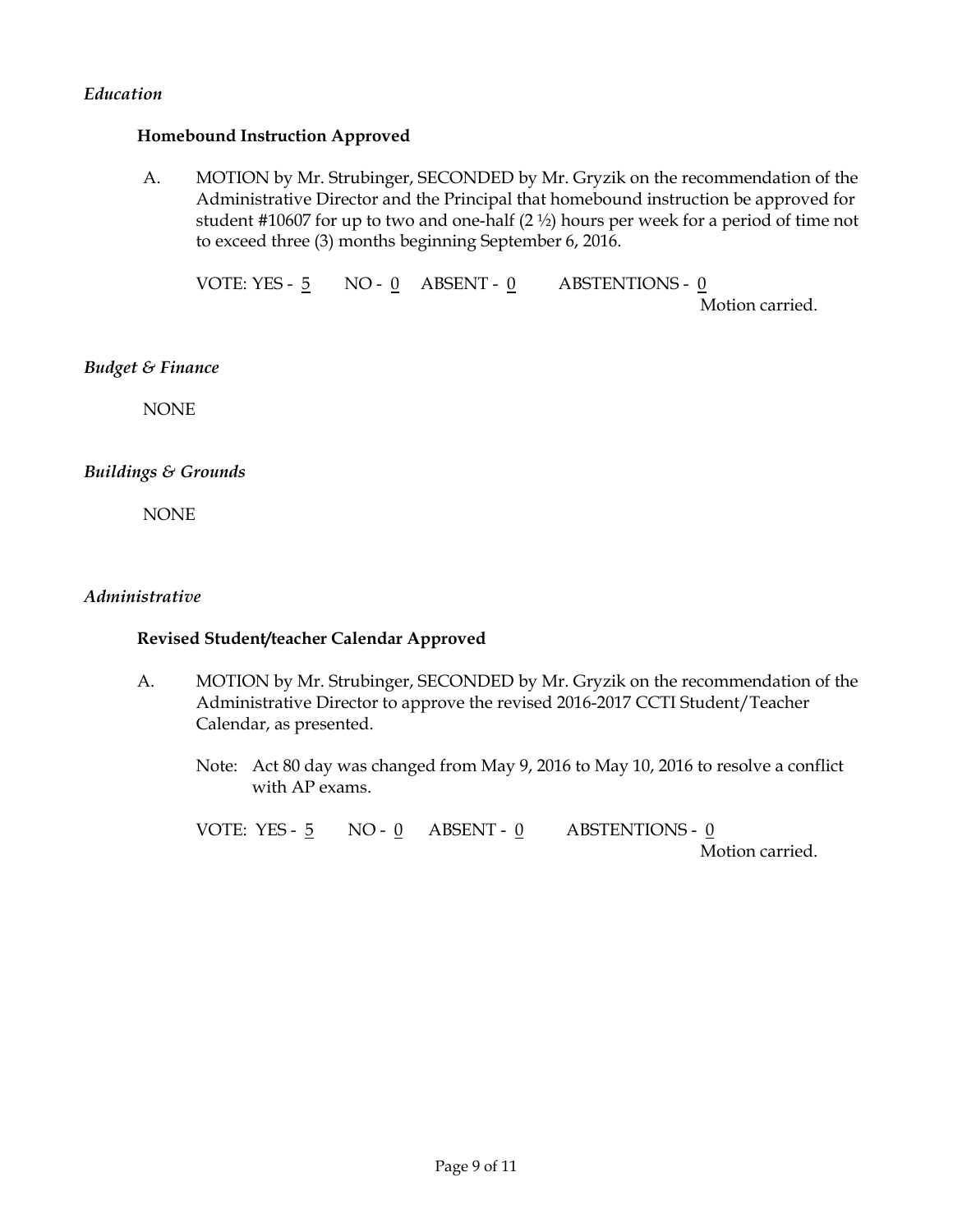#### **Conference Attendance Approved**

B. MOTION by Mr. Strubinger, SECONDED by Mr. Gryzik on the recommendation of the Administrative Director, that Stephanie Barto, Cooperative Education Coordinator attend the 2016 Cooperative Education Conference October 17 and 19, 2016 at the Nittany Lion Inn, State College, PA at a total estimated cost of \$715.00 to cover registration, lodging, and mileage.



**Reports**

#### **Foundation Report Accepted**

A. MOTION by Mr. Strubinger SECONDED by Mr. Gryzik to accept the Carbon Career & Technical Institute Foundation Report, as presented.

Note: The balance in this account stands at \$2,609.62.

VOTE: YES - 5 NO - 0 ABSENT - 0 ABSTENTIONS - 0 Motion carried.

## **Administrative Reports**

A. MOTION by Mr. Gryzik, SECONDED by Mr. Strubinger to accept Administrative Reports from the following:

a. Mr. Brent Borzak, Principal

VOTE: YES -  $\frac{5}{9}$  NO -  $\frac{0}{9}$  ABSENT -  $\frac{0}{9}$  ABSTENTIONS -  $\frac{0}{9}$ Motion carried.

#### **Old Business**

NONE

## **New and Miscellaneous Business**

NONE